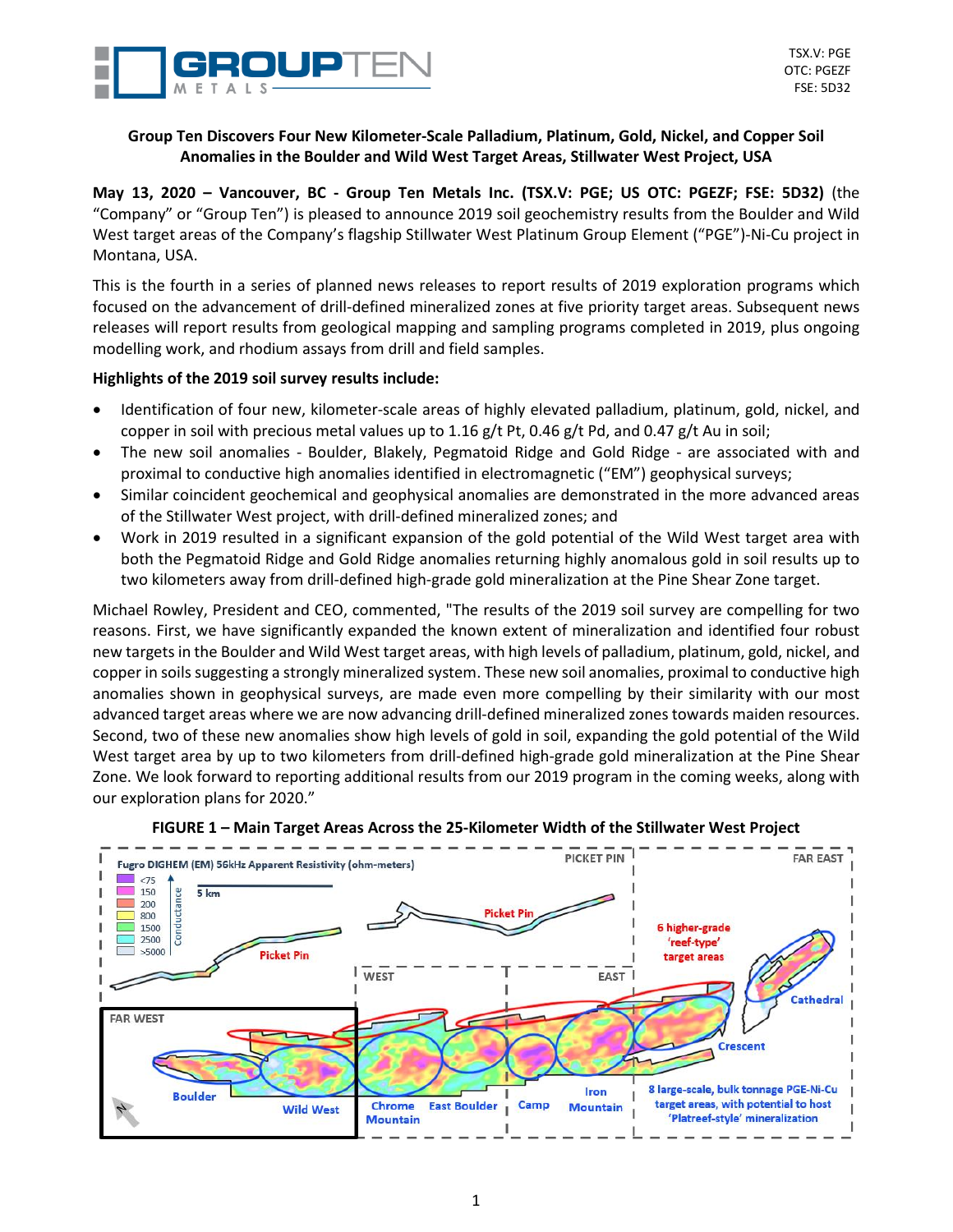

TSX.V: PGE OTC: PGEZF FSE: 5D32

## **2019 Soil Survey**

The 2019 soil survey completes coverage at the Pine Shear Zone and extends west across the Boulder and Wild West target areas, covering a total of eight square kilometers (see Figures 1, 2, and 3). It is contiguous with earlier soil surveys compiled by Group Ten (first reported January 10, 2018), resulting in combined coverage that extends over 20 kilometers strike length across the project. A total of 1,316 soil samples were collected at 25 meter sample spacing and 200 meter line spacing across the ultramafic and basal series of the Stillwater Complex. Soil geochemistry has been demonstrated to be a highly effective exploration tool in the Stillwater district because mineralization starts at or near surface.

## **The Boulder and Wild West Target Areas**

The Boulder and Wild West target areas are two of the eight multi-kilometer-scale target areas that have been identified as having potential for large-scale deposits of nickel and copper sulphide enriched in palladium, platinum, gold and cobalt (see Figure 1). Both are defined by multi-kilometer-scale conductive high anomalies (Figure 4) and have known mineralization reported in geological sampling and mapping results and limited drilling to date. Mineralization at the Boulder and Wild West target areas sits stratigraphically below the worldclass J-M Reef deposit along what is believed to be the same stratigraphic horizons as those that host the advanced stage bulk tonnage targets at Group Ten's Chrome Mountain, Camp, and Iron Mountain target areas. The J-M Reef deposit is now being mined by Sibanye-Stillwater at three locations, adjacent to the Stillwater West project<sup>1</sup>.

Exploration work in the Boulder and Wild West target areas has focused on the southeastern edge of the conductor at the Pine Shear Zone where 22 drill holes targeted high-grade gold and PGE mineralization along with nickel, copper, and cobalt. These holes inform the Company's developing block model in the area, which is one of the five priority targets with drill-defined mineralized zones being advanced towards formal mineral resources by Group Ten at Stillwater West. Highlight drill results from 1983 at the Pine Shear Zone include:

- 16.94 g/t 3E (16.19 g/t Au, 0.24 g/t Pt, 0.50 g/t Pd) over 7.98 meters in hole PC-5; and
- 31.02 g/t 3E (28.7 g/t Au, 1.06 g/t Pt, 1.27 g/t Pd) over 2.6 meters in hole PC-2

Mineralization at the Pine Shear Zone occurs in a gold- and PGE-enriched, structurally controlled shear zone hosted within chromite-rich ultramafic stratigraphy. Rock sampling by Group Ten in 2018 returned palladium grades of over 10 g/t and gold results up to 21.8 g/t at the Pine Shear Zone. More detail on these target areas is available in the Company's January 25, 2019 news release.

#### **2019 Survey Results**

The 2019 soil survey successfully completed coverage of the Pine Shear Zone target in order to further refine the target for follow-up drilling. Results from the 2019 soil survey also defined four new kilometer-scale areas of highly elevated palladium, platinum, gold, nickel, and copper in soils (see Figures 2 to 5):

- **Boulder:** 1.2-kilometer-long soil anomaly which is coincident with a conductive high geophysical anomaly. Very limited past work in the area includes drill hole BR-2 from 1979 which reported three intervals grading between 0.42% to 1.5% combined nickel plus copper but were not assayed for PGE or gold values, and 0.57% combined nickel and copper, plus 0.117% cobalt, in a rock sample;
- **Blakely:** 1.0-kilometer-long soil anomaly which is proximal to a conductive high geophysical anomaly. Multiple rock samples in the area returned values up to 5 g/t PtEq;
- **Pegmatoid Ridge:** Approximately one square kilometer soil anomaly which is coincident with a conductive high geophysical anomaly. In addition to elevated palladium, platinum, nickel and copper in soils, Pegmatoid Ridge returned very high gold results of up to 500 ppb Au in soil approximately two kilometers northwest of drill-defined high-grade gold at the Pine Shear Zone; and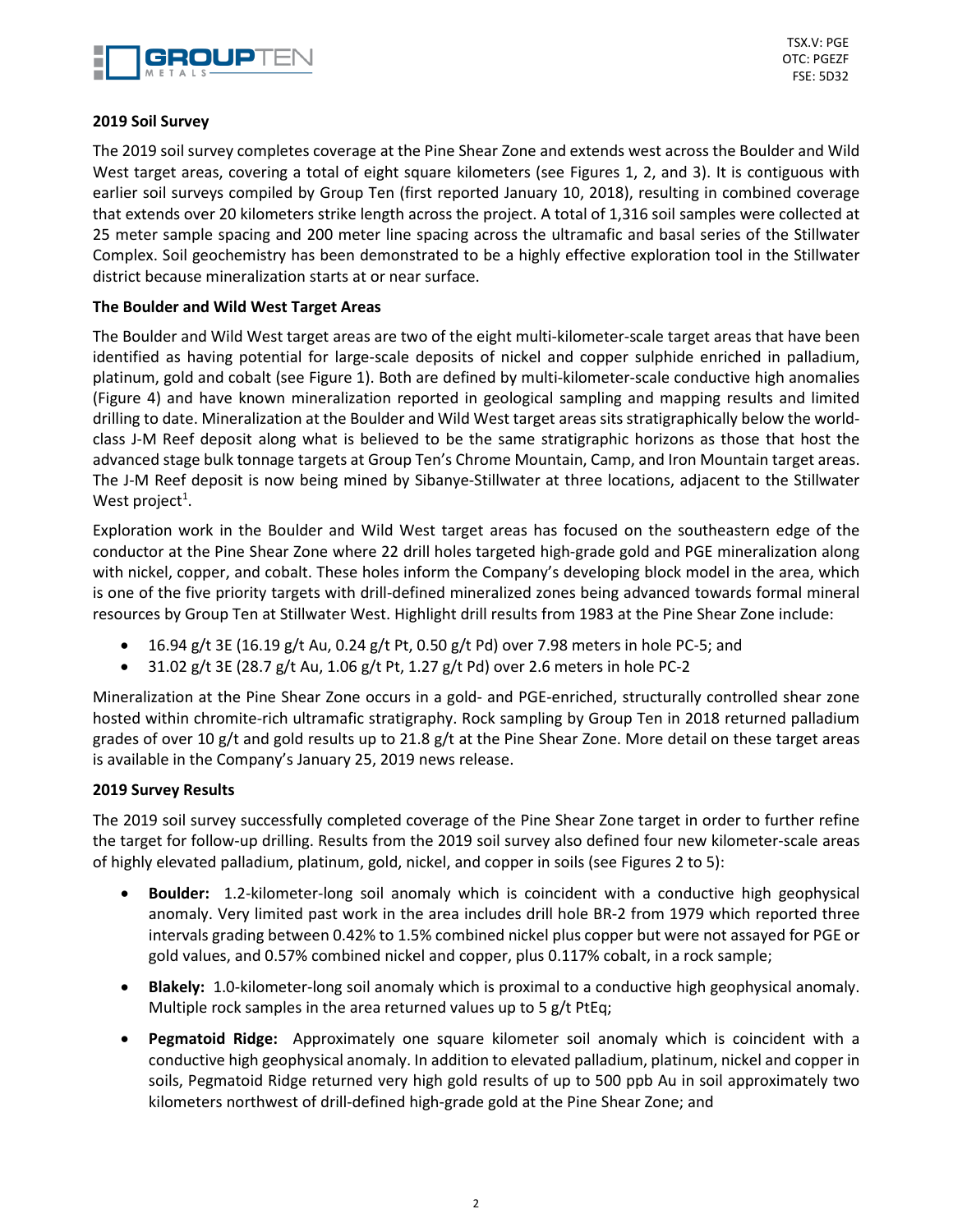

• **Gold Ridge:** 1.5-kilometer-long soil anomaly which is proximal to a conductive high geophysical anomaly and contiguous to the east with the Pine Shear Zone. Like Pegmatoid Ridge, Gold Ridge returned high gold in soil results in 2019. Rock chip sampling in 2018 returned values up to 11.53 g/t 3E (as 1.24 g/t Pt, 10.05 g/t Pd, and 0.23 g/t Au) in the ultramafic series.

These soil anomalies indicate a robust mineralized system and provide exciting new targets in the Boulder and Wild West target areas, which are early stage outside of the more advanced Pine Shear Zone target. The new targets are believed to occupy the same stratigraphic horizons, and with a similar footprint - coincident geochemical and geophysical anomalies with confirmation of target mineralization in rock and limited drill results - as seen at more advanced target areas where Group Ten has confirmed significant, drill-defined "Platreef-style" PGE-Ni-Cu mineralization. The Company will further explore these new palladium, platinum, gold, nickel, and copper targets in subsequent campaigns.

Group Ten will also follow-up high-grade gold mineralization in the Wild West target area, which expanded from the Pine Shear Zone to include Pegmatoid Ridge and Gold Ridge as a result of the 2019 survey. Additional results from these target areas are pending.

# **Upcoming News and Events**

Group Ten is pleased to announce that it will be presenting at the Metals Investor Forum in an online webinar format on Thursday May 14, 2020. Interested parties are invited to register or learn more [here.](https://www.eventbrite.ca/e/virtual-metals-investor-forum-14th-may-2020-registration-104092094256?aff=website)

## **About Stillwater West**

The Stillwater West PGE-Ni-Cu project positions Group Ten as the second largest landholder in the Stillwater Complex, adjoining and adjacent to Sibanye-Stillwater's Stillwater, East Boulder, and Blitz platinum group elements ("PGE") mines in south central Montana, USA<sup>1</sup>. The Stillwater Complex is recognized as one of the top regions in the world for PGE-Ni-Cu mineralization, alongside the Bushveld Complex and Great Dyke in southern Africa, which are similar layered intrusions. The J-M Reef, and other PGE-enriched sulphide horizons in the Stillwater Complex, share many similarities with the highly prolific Merensky and UG2 Reefs in the Bushveld Complex, while the lower part of the Stillwater Complex also shows the potential for much larger scale disseminated and high-sulphide PGE-Ni-Cu deposits, possibly similar to Platreef in the Bushveld Complex<sup>2</sup>. Group Ten's Stillwater West property covers the lower part of the Stillwater Complex along with the Picket Pin PGE Reef-type deposit in the upper portion, and includes extensive historic data, including soil and rock geochemistry, geophysical surveys, geologic mapping, and historic drilling.

# **About Group Ten Metals Inc.**

Group Ten Metals Inc. is a TSX-V-listed Canadian mineral exploration company focused on the development of high-quality platinum, palladium, nickel, copper, cobalt and gold exploration assets in top North American mining jurisdictions. The Company's core asset is the Stillwater West PGE-Ni-Cu project adjacent to Sibanye-Stillwater's high-grade PGE mines in Montana, USA. Group Ten also holds the high-grade Black Lake-Drayton Gold project in the Rainy River district of northwest Ontario and the Kluane PGE-Ni-Cu project on trend with Nickel Creek Platinum's Wellgreen deposit in Canada's Yukon Territory.

# **About the Metallic Group of Companies**

The Metallic Group is a collaboration of leading precious and base metals exploration companies, with a portfolio of large, brownfields assets in established mining districts adjacent to some of the industry's highestgrade producers of silver and gold, platinum and palladium, and copper. Member companies include Metallic Minerals in the Yukon's high-grade Keno Hill silver district and La Plata silver-gold-copper district of Colorado, Group Ten Metals in the Stillwater PGM-nickel-copper district of Montana, and Granite Creek Copper in the Yukon's Minto copper district. The founders and team members of the Metallic Group include highly successful explorationists formerly with some of the industry's leading explorer/developers and major producers. With this expertise, the companies are undertaking a systematic approach to exploration using new models and